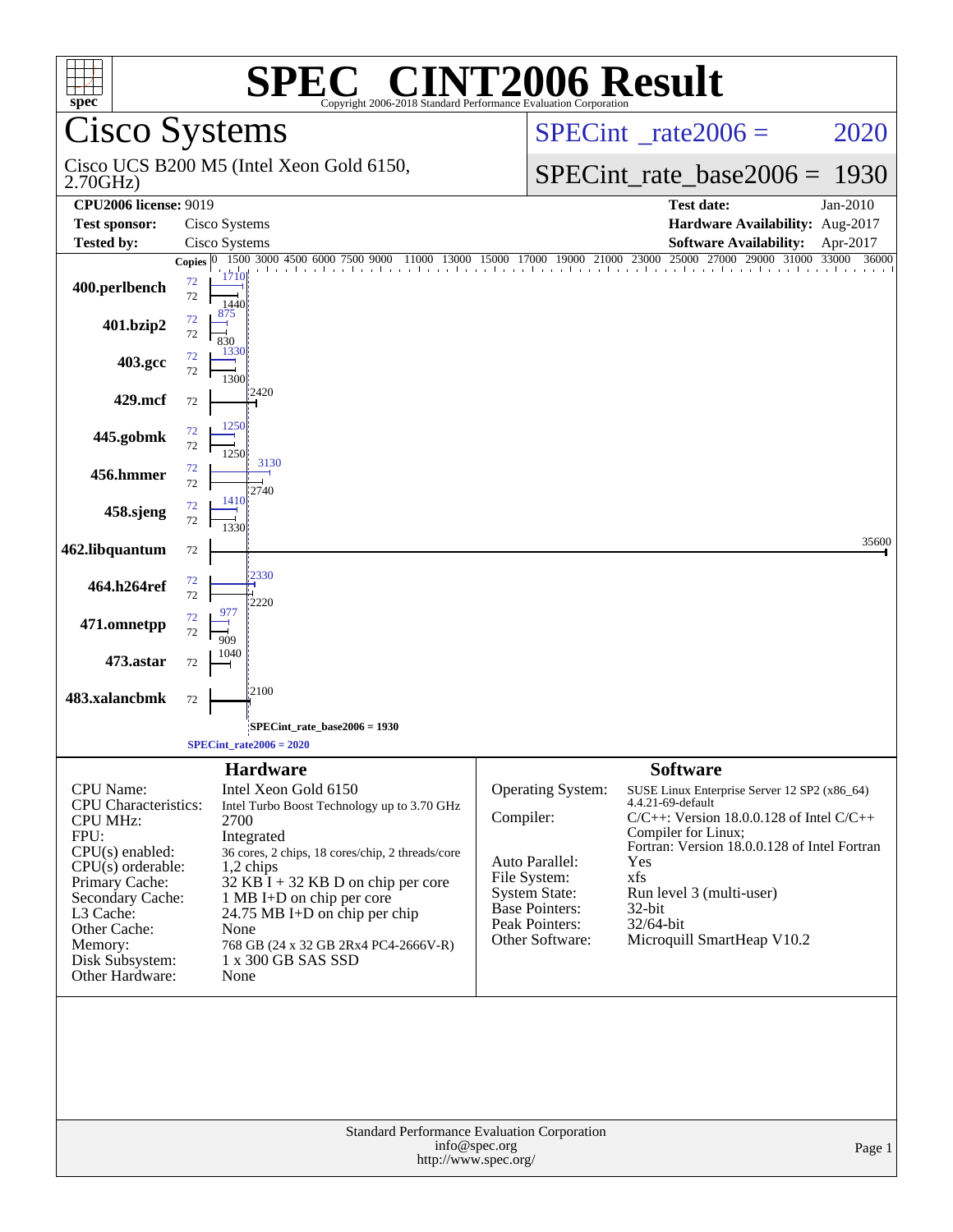

# Cisco Systems

2.70GHz) Cisco UCS B200 M5 (Intel Xeon Gold 6150,

SPECint rate $2006 = 2020$ 

# [SPECint\\_rate\\_base2006 =](http://www.spec.org/auto/cpu2006/Docs/result-fields.html#SPECintratebase2006) 1930

**[CPU2006 license:](http://www.spec.org/auto/cpu2006/Docs/result-fields.html#CPU2006license)** 9019 **[Test date:](http://www.spec.org/auto/cpu2006/Docs/result-fields.html#Testdate)** Jan-2010 **[Test sponsor:](http://www.spec.org/auto/cpu2006/Docs/result-fields.html#Testsponsor)** Cisco Systems **[Hardware Availability:](http://www.spec.org/auto/cpu2006/Docs/result-fields.html#HardwareAvailability)** Aug-2017 **[Tested by:](http://www.spec.org/auto/cpu2006/Docs/result-fields.html#Testedby)** Cisco Systems **[Software Availability:](http://www.spec.org/auto/cpu2006/Docs/result-fields.html#SoftwareAvailability)** Apr-2017

#### **[Results Table](http://www.spec.org/auto/cpu2006/Docs/result-fields.html#ResultsTable)**

|                    | <b>Base</b>                                                                                              |                |       |                |       |                | <b>Peak</b> |               |                |              |                |              |                |              |
|--------------------|----------------------------------------------------------------------------------------------------------|----------------|-------|----------------|-------|----------------|-------------|---------------|----------------|--------------|----------------|--------------|----------------|--------------|
| <b>Benchmark</b>   | <b>Copies</b>                                                                                            | <b>Seconds</b> | Ratio | <b>Seconds</b> | Ratio | <b>Seconds</b> | Ratio       | <b>Copies</b> | <b>Seconds</b> | <b>Ratio</b> | <b>Seconds</b> | <b>Ratio</b> | <b>Seconds</b> | <b>Ratio</b> |
| 400.perlbench      | 72                                                                                                       | 488            | 1440  | 492            | 1430  | 489            | <b>1440</b> | 72            | 412            | 1710         | 410            | 1710         | 410            | 1720         |
| 401.bzip2          | 72                                                                                                       | 832            | 835   | 837            | 830   | 841            | 827         | 72            | 795            | 874          | 793            | 876          | 794            | 875          |
| $403.\mathrm{gcc}$ | 72                                                                                                       | 445            | 1300  | 448            | 1290  | 445            | 1300        | 72            | 437            | 1330         | 435            | 1330         | 435            | 1330         |
| $429$ .mcf         | 72                                                                                                       | 272            | 2420  | 271            | 2430  | 271            | 2420        | 72            | 272            | 2420         | 271            | 2430         | 271            | 2420         |
| $445$ .gobmk       | 72                                                                                                       | 602            | 1250  | 603            | 1250  | 603            | 1250        | 72            | 603            | 1250         | 604            | 1250         | 603            | 1250         |
| 456.hmmer          | 72                                                                                                       | 246            | 2740  | 245            | 2740  | 246            | 2730        | 72            | 214            | 3140         | 216            | 3120         | 214            | 3130         |
| $458$ .sjeng       | 72                                                                                                       | 656            | 1330  | 656            | 1330  | 656            | 1330        | 72            | 618            | 1410         | 619            | 1410         | 620            | 1410         |
| 462.libquantum     | 72                                                                                                       | 41.8           | 35700 | 41.9           | 35600 | 41.8           | 35600       | 72            | 41.8           | 35700        | 41.9           | 35600        | 41.8           | 35600        |
| 464.h264ref        | 72                                                                                                       | 719            | 2220  | 718            | 2220  | 714            | 2230        | 72            | 680            | 2340         | 684            | 2330         | 686            | 2320         |
| 471.omnetpp        | 72                                                                                                       | 495            | 910   | 495            | 908   | 495            | <b>909</b>  | 72            | 460            | 977          | 461            | 977          | 461            | 977          |
| 473.astar          | 72                                                                                                       | 488            | 1040  | 489            | 1030  | 488            | 1040        | 72            | 488            | 1040         | 489            | 1030         | 488            | 1040         |
| 483.xalancbmk      | 72                                                                                                       | 237            | 2100  | 236            | 2100  | 237            | 2100        | 72            | 237            | 2100         | 236            | 2100         | 237            | 2100         |
|                    | Results appear in the order in which they were run. Bold underlined text indicates a median measurement. |                |       |                |       |                |             |               |                |              |                |              |                |              |

#### **[Submit Notes](http://www.spec.org/auto/cpu2006/Docs/result-fields.html#SubmitNotes)**

 The numactl mechanism was used to bind copies to processors. The config file option 'submit' was used to generate numactl commands to bind each copy to a specific processor. For details, please see the config file.

#### **[Operating System Notes](http://www.spec.org/auto/cpu2006/Docs/result-fields.html#OperatingSystemNotes)**

Stack size set to unlimited using "ulimit -s unlimited"

#### **[Platform Notes](http://www.spec.org/auto/cpu2006/Docs/result-fields.html#PlatformNotes)**

BIOS Settings: Intel HyperThreading Technology set to Enabled CPU performance set to Enterprise Power Performance Tuning set to OS SNC set to Enabled IMC Interleaving set to 1-way Interleave Patrol Scrub set to Disabled Sysinfo program /opt/cpu2006-1.2/config/sysinfo.rev6993 Revision 6993 of 2015-11-06 (b5e8d4b4eb51ed28d7f98696cbe290c1) running on linux Mon Jan 4 05:08:51 2010 This section contains SUT (System Under Test) info as seen by some common utilities. To remove or add to this section, see: <http://www.spec.org/cpu2006/Docs/config.html#sysinfo> From /proc/cpuinfo model name : Intel(R) Xeon(R) Gold 6150 CPU @ 2.70GHz Continued on next page

> Standard Performance Evaluation Corporation [info@spec.org](mailto:info@spec.org) <http://www.spec.org/>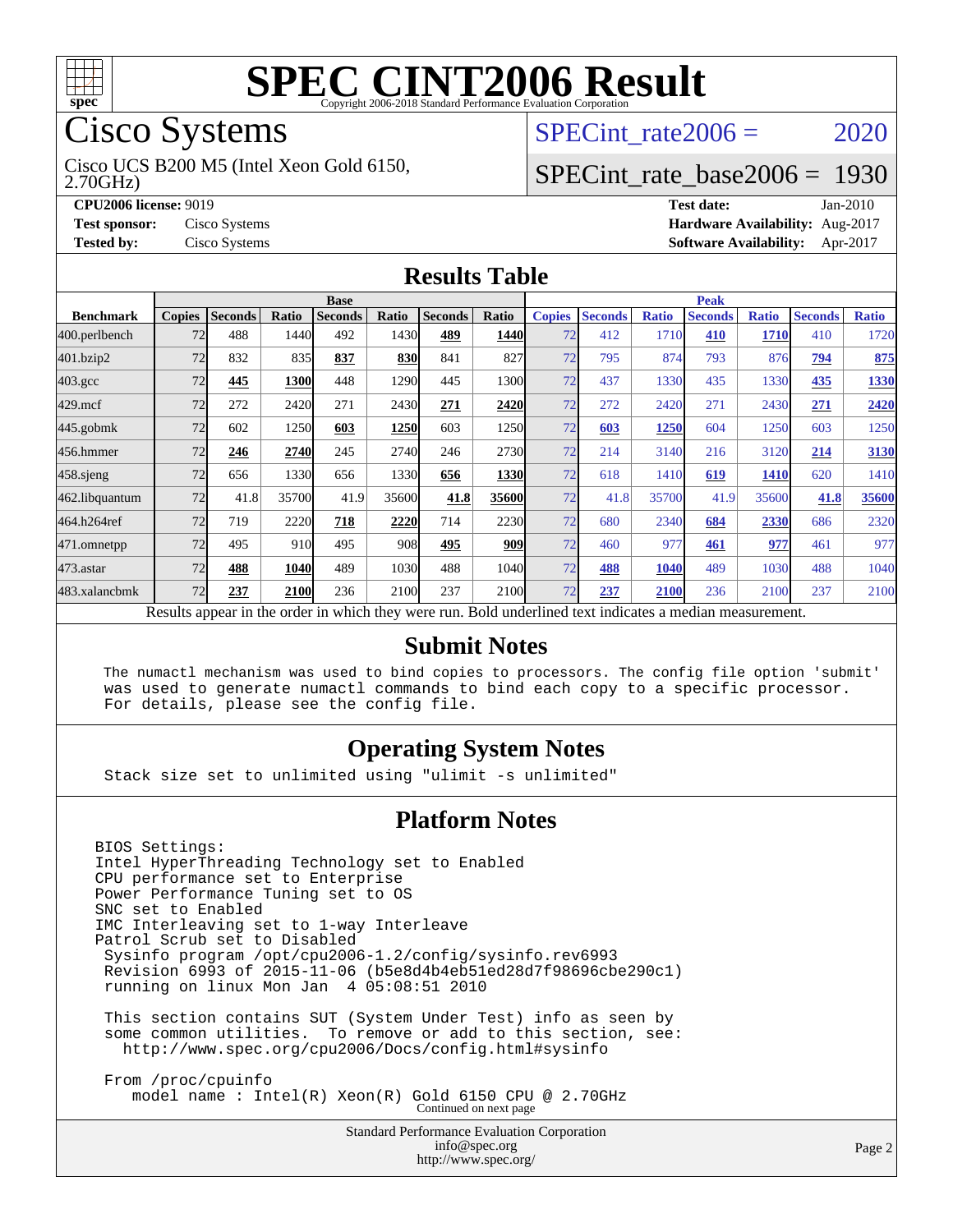

Cisco Systems

2.70GHz) Cisco UCS B200 M5 (Intel Xeon Gold 6150, SPECint rate $2006 = 2020$ 

Page 3

[SPECint\\_rate\\_base2006 =](http://www.spec.org/auto/cpu2006/Docs/result-fields.html#SPECintratebase2006) 1930

**[CPU2006 license:](http://www.spec.org/auto/cpu2006/Docs/result-fields.html#CPU2006license)** 9019 **[Test date:](http://www.spec.org/auto/cpu2006/Docs/result-fields.html#Testdate)** Jan-2010 **[Test sponsor:](http://www.spec.org/auto/cpu2006/Docs/result-fields.html#Testsponsor)** Cisco Systems **[Hardware Availability:](http://www.spec.org/auto/cpu2006/Docs/result-fields.html#HardwareAvailability)** Aug-2017 **[Tested by:](http://www.spec.org/auto/cpu2006/Docs/result-fields.html#Testedby)** Cisco Systems **[Software Availability:](http://www.spec.org/auto/cpu2006/Docs/result-fields.html#SoftwareAvailability)** Apr-2017

#### **[Platform Notes \(Continued\)](http://www.spec.org/auto/cpu2006/Docs/result-fields.html#PlatformNotes)**

Standard Performance Evaluation Corporation 2 "physical id"s (chips) 72 "processors" cores, siblings (Caution: counting these is hw and system dependent. The following excerpts from /proc/cpuinfo might not be reliable. Use with caution.) cpu cores : 18 siblings : 36 physical 0: cores 0 1 2 3 4 8 9 10 11 16 17 18 19 20 24 25 26 27 physical 1: cores 0 1 2 3 4 8 9 10 11 16 17 18 19 20 24 25 26 27 cache size : 25344 KB From /proc/meminfo MemTotal: 791028556 kB HugePages\_Total: 0<br>Hugepagesize: 2048 kB Hugepagesize: From /etc/\*release\* /etc/\*version\* SuSE-release: SUSE Linux Enterprise Server 12 (x86\_64) VERSION = 12 PATCHLEVEL = 2 # This file is deprecated and will be removed in a future service pack or release. # Please check /etc/os-release for details about this release. os-release: NAME="SLES" VERSION="12-SP2" VERSION\_ID="12.2" PRETTY\_NAME="SUSE Linux Enterprise Server 12 SP2" ID="sles" ANSI\_COLOR="0;32" CPE\_NAME="cpe:/o:suse:sles:12:sp2" uname -a: Linux linux 4.4.21-69-default #1 SMP Tue Oct 25 10:58:20 UTC 2016 (9464f67) x86\_64 x86\_64 x86\_64 GNU/Linux run-level 3 Jan 1 02:12 SPEC is set to: /opt/cpu2006-1.2 Filesystem Type Size Used Avail Use% Mounted on /dev/sda1 xfs 280G 37G 243G 14% / Additional information from dmidecode: Warning: Use caution when you interpret this section. The 'dmidecode' program reads system data which is "intended to allow hardware to be accurately determined", but the intent may not be met, as there are frequent changes to hardware, firmware, and the "DMTF SMBIOS" standard. BIOS Cisco Systems, Inc. B200M5.3.2.1d.5.0727171353 07/27/2017 Memory: 24x 0xCE00 M393A4K40BB2-CTD 32 GB 2 rank 2666 MHz Continued on next page

> [info@spec.org](mailto:info@spec.org) <http://www.spec.org/>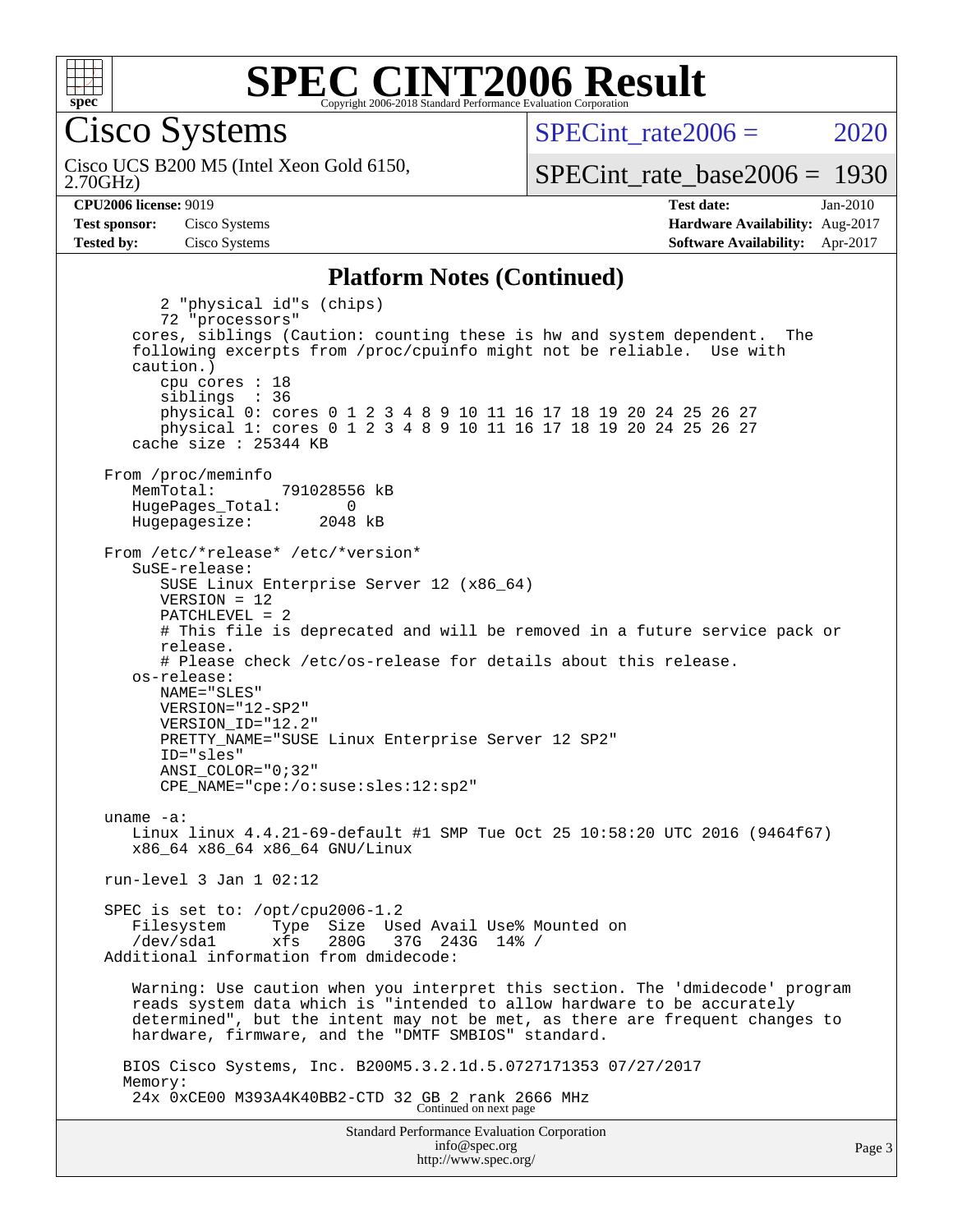

#### **[SPEC CINT2006 Result](http://www.spec.org/auto/cpu2006/Docs/result-fields.html#SPECCINT2006Result)** Copyright 2006-2018 Standard Performance Evaluation

Cisco Systems

SPECint rate $2006 = 2020$ 

2.70GHz) Cisco UCS B200 M5 (Intel Xeon Gold 6150,

[SPECint\\_rate\\_base2006 =](http://www.spec.org/auto/cpu2006/Docs/result-fields.html#SPECintratebase2006) 1930

**[CPU2006 license:](http://www.spec.org/auto/cpu2006/Docs/result-fields.html#CPU2006license)** 9019 **[Test date:](http://www.spec.org/auto/cpu2006/Docs/result-fields.html#Testdate)** Jan-2010 **[Test sponsor:](http://www.spec.org/auto/cpu2006/Docs/result-fields.html#Testsponsor)** Cisco Systems **[Hardware Availability:](http://www.spec.org/auto/cpu2006/Docs/result-fields.html#HardwareAvailability)** Aug-2017 **[Tested by:](http://www.spec.org/auto/cpu2006/Docs/result-fields.html#Testedby)** Cisco Systems **[Software Availability:](http://www.spec.org/auto/cpu2006/Docs/result-fields.html#SoftwareAvailability)** Apr-2017

#### **[Platform Notes \(Continued\)](http://www.spec.org/auto/cpu2006/Docs/result-fields.html#PlatformNotes)**

(End of data from sysinfo program)

#### **[General Notes](http://www.spec.org/auto/cpu2006/Docs/result-fields.html#GeneralNotes)**

Environment variables set by runspec before the start of the run: LD\_LIBRARY\_PATH = "/opt/intel/compilers\_and\_libraries\_2018.0.128/linux/compiler/lib/ia32:/opt/intel/compilers\_and\_libraries\_2018.0.128/linux/compiler/lib/intel64:/opt/cpu2006-1.2/sh10.2"

 Binaries compiled on a system with 1x Intel Core i7-4790 CPU + 32GB RAM memory using Redhat Enterprise Linux 7.2 Transparent Huge Pages enabled with: echo always > /sys/kernel/mm/transparent\_hugepage/enabled Filesystem page cache cleared with: shell invocation of 'sync; echo 3 > /proc/sys/vm/drop\_caches' prior to run runspec command invoked through numactl i.e.: numactl --interleave=all runspec <etc>

# **[Base Compiler Invocation](http://www.spec.org/auto/cpu2006/Docs/result-fields.html#BaseCompilerInvocation)**

[C benchmarks](http://www.spec.org/auto/cpu2006/Docs/result-fields.html#Cbenchmarks):

[icc -m32 -L/opt/intel/compilers\\_and\\_libraries\\_2018.0.128/linux/compiler/lib/ia32](http://www.spec.org/cpu2006/results/res2017q4/cpu2006-20170919-50228.flags.html#user_CCbase_intel_icc_f1cd40e6f144bded1b7a0c3b553250de)

[C++ benchmarks:](http://www.spec.org/auto/cpu2006/Docs/result-fields.html#CXXbenchmarks)

[icpc -m32 -L/opt/intel/compilers\\_and\\_libraries\\_2018.0.128/linux/compiler/lib/ia32](http://www.spec.org/cpu2006/results/res2017q4/cpu2006-20170919-50228.flags.html#user_CXXbase_intel_icpc_1c2a16043037212282641ff86d0d58ab)

### **[Base Portability Flags](http://www.spec.org/auto/cpu2006/Docs/result-fields.html#BasePortabilityFlags)**

 400.perlbench: [-D\\_FILE\\_OFFSET\\_BITS=64](http://www.spec.org/cpu2006/results/res2017q4/cpu2006-20170919-50228.flags.html#user_basePORTABILITY400_perlbench_file_offset_bits_64_438cf9856305ebd76870a2c6dc2689ab) [-DSPEC\\_CPU\\_LINUX\\_IA32](http://www.spec.org/cpu2006/results/res2017q4/cpu2006-20170919-50228.flags.html#b400.perlbench_baseCPORTABILITY_DSPEC_CPU_LINUX_IA32) 401.bzip2: [-D\\_FILE\\_OFFSET\\_BITS=64](http://www.spec.org/cpu2006/results/res2017q4/cpu2006-20170919-50228.flags.html#user_basePORTABILITY401_bzip2_file_offset_bits_64_438cf9856305ebd76870a2c6dc2689ab) 403.gcc: [-D\\_FILE\\_OFFSET\\_BITS=64](http://www.spec.org/cpu2006/results/res2017q4/cpu2006-20170919-50228.flags.html#user_basePORTABILITY403_gcc_file_offset_bits_64_438cf9856305ebd76870a2c6dc2689ab) 429.mcf: [-D\\_FILE\\_OFFSET\\_BITS=64](http://www.spec.org/cpu2006/results/res2017q4/cpu2006-20170919-50228.flags.html#user_basePORTABILITY429_mcf_file_offset_bits_64_438cf9856305ebd76870a2c6dc2689ab) 445.gobmk: [-D\\_FILE\\_OFFSET\\_BITS=64](http://www.spec.org/cpu2006/results/res2017q4/cpu2006-20170919-50228.flags.html#user_basePORTABILITY445_gobmk_file_offset_bits_64_438cf9856305ebd76870a2c6dc2689ab) 456.hmmer: [-D\\_FILE\\_OFFSET\\_BITS=64](http://www.spec.org/cpu2006/results/res2017q4/cpu2006-20170919-50228.flags.html#user_basePORTABILITY456_hmmer_file_offset_bits_64_438cf9856305ebd76870a2c6dc2689ab) 458.sjeng: [-D\\_FILE\\_OFFSET\\_BITS=64](http://www.spec.org/cpu2006/results/res2017q4/cpu2006-20170919-50228.flags.html#user_basePORTABILITY458_sjeng_file_offset_bits_64_438cf9856305ebd76870a2c6dc2689ab) 462.libquantum: [-D\\_FILE\\_OFFSET\\_BITS=64](http://www.spec.org/cpu2006/results/res2017q4/cpu2006-20170919-50228.flags.html#user_basePORTABILITY462_libquantum_file_offset_bits_64_438cf9856305ebd76870a2c6dc2689ab) [-DSPEC\\_CPU\\_LINUX](http://www.spec.org/cpu2006/results/res2017q4/cpu2006-20170919-50228.flags.html#b462.libquantum_baseCPORTABILITY_DSPEC_CPU_LINUX) 464.h264ref: [-D\\_FILE\\_OFFSET\\_BITS=64](http://www.spec.org/cpu2006/results/res2017q4/cpu2006-20170919-50228.flags.html#user_basePORTABILITY464_h264ref_file_offset_bits_64_438cf9856305ebd76870a2c6dc2689ab) 471.omnetpp: [-D\\_FILE\\_OFFSET\\_BITS=64](http://www.spec.org/cpu2006/results/res2017q4/cpu2006-20170919-50228.flags.html#user_basePORTABILITY471_omnetpp_file_offset_bits_64_438cf9856305ebd76870a2c6dc2689ab) 473.astar: [-D\\_FILE\\_OFFSET\\_BITS=64](http://www.spec.org/cpu2006/results/res2017q4/cpu2006-20170919-50228.flags.html#user_basePORTABILITY473_astar_file_offset_bits_64_438cf9856305ebd76870a2c6dc2689ab) 483.xalancbmk: [-D\\_FILE\\_OFFSET\\_BITS=64](http://www.spec.org/cpu2006/results/res2017q4/cpu2006-20170919-50228.flags.html#user_basePORTABILITY483_xalancbmk_file_offset_bits_64_438cf9856305ebd76870a2c6dc2689ab) [-DSPEC\\_CPU\\_LINUX](http://www.spec.org/cpu2006/results/res2017q4/cpu2006-20170919-50228.flags.html#b483.xalancbmk_baseCXXPORTABILITY_DSPEC_CPU_LINUX)

# **[Base Optimization Flags](http://www.spec.org/auto/cpu2006/Docs/result-fields.html#BaseOptimizationFlags)**

[C benchmarks](http://www.spec.org/auto/cpu2006/Docs/result-fields.html#Cbenchmarks):

[-xHOST](http://www.spec.org/cpu2006/results/res2017q4/cpu2006-20170919-50228.flags.html#user_CCbase_f-xHost_e62ac3e528d1159ebbc7507f5617393f) [-ipo](http://www.spec.org/cpu2006/results/res2017q4/cpu2006-20170919-50228.flags.html#user_CCbase_f-ipo) [-O3](http://www.spec.org/cpu2006/results/res2017q4/cpu2006-20170919-50228.flags.html#user_CCbase_f-O3) [-no-prec-div](http://www.spec.org/cpu2006/results/res2017q4/cpu2006-20170919-50228.flags.html#user_CCbase_f-no-prec-div) [-qopt-prefetch](http://www.spec.org/cpu2006/results/res2017q4/cpu2006-20170919-50228.flags.html#user_CCbase_f-qopt-prefetch) [-qopt-mem-layout-trans=3](http://www.spec.org/cpu2006/results/res2017q4/cpu2006-20170919-50228.flags.html#user_CCbase_f-qopt-mem-layout-trans_170f5be61cd2cedc9b54468c59262d5d)

Continued on next page

Standard Performance Evaluation Corporation [info@spec.org](mailto:info@spec.org) <http://www.spec.org/>

Page 4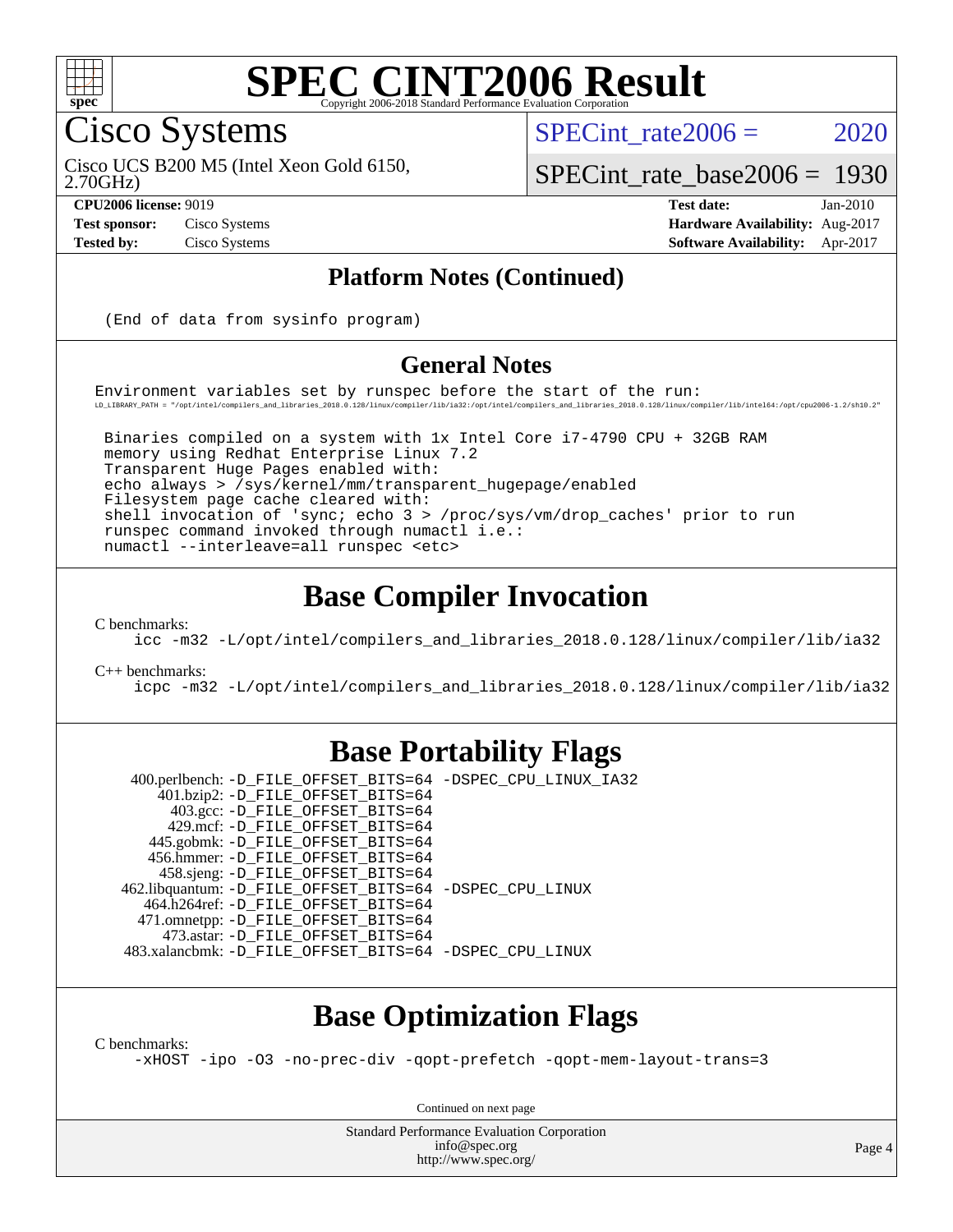

Cisco Systems

SPECint rate $2006 = 2020$ 

2.70GHz) Cisco UCS B200 M5 (Intel Xeon Gold 6150,

[SPECint\\_rate\\_base2006 =](http://www.spec.org/auto/cpu2006/Docs/result-fields.html#SPECintratebase2006) 1930

**[CPU2006 license:](http://www.spec.org/auto/cpu2006/Docs/result-fields.html#CPU2006license)** 9019 **[Test date:](http://www.spec.org/auto/cpu2006/Docs/result-fields.html#Testdate)** Jan-2010 **[Test sponsor:](http://www.spec.org/auto/cpu2006/Docs/result-fields.html#Testsponsor)** Cisco Systems **[Hardware Availability:](http://www.spec.org/auto/cpu2006/Docs/result-fields.html#HardwareAvailability)** Aug-2017 **[Tested by:](http://www.spec.org/auto/cpu2006/Docs/result-fields.html#Testedby)** Cisco Systems **[Software Availability:](http://www.spec.org/auto/cpu2006/Docs/result-fields.html#SoftwareAvailability)** Apr-2017

# **[Base Optimization Flags \(Continued\)](http://www.spec.org/auto/cpu2006/Docs/result-fields.html#BaseOptimizationFlags)**

[C++ benchmarks:](http://www.spec.org/auto/cpu2006/Docs/result-fields.html#CXXbenchmarks)

[-xHOST](http://www.spec.org/cpu2006/results/res2017q4/cpu2006-20170919-50228.flags.html#user_CXXbase_f-xHost_e62ac3e528d1159ebbc7507f5617393f) [-ipo](http://www.spec.org/cpu2006/results/res2017q4/cpu2006-20170919-50228.flags.html#user_CXXbase_f-ipo) [-O3](http://www.spec.org/cpu2006/results/res2017q4/cpu2006-20170919-50228.flags.html#user_CXXbase_f-O3) [-no-prec-div](http://www.spec.org/cpu2006/results/res2017q4/cpu2006-20170919-50228.flags.html#user_CXXbase_f-no-prec-div) [-qopt-prefetch](http://www.spec.org/cpu2006/results/res2017q4/cpu2006-20170919-50228.flags.html#user_CXXbase_f-qopt-prefetch) [-qopt-mem-layout-trans=3](http://www.spec.org/cpu2006/results/res2017q4/cpu2006-20170919-50228.flags.html#user_CXXbase_f-qopt-mem-layout-trans_170f5be61cd2cedc9b54468c59262d5d) [-Wl,-z,muldefs](http://www.spec.org/cpu2006/results/res2017q4/cpu2006-20170919-50228.flags.html#user_CXXbase_link_force_multiple1_74079c344b956b9658436fd1b6dd3a8a) [-L/home/cpu2006-1.2/sh10.2 -lsmartheap](http://www.spec.org/cpu2006/results/res2017q4/cpu2006-20170919-50228.flags.html#user_CXXbase_SmartHeap_5706a66a2f6a219cbb238ac92a73101d)

### **[Base Other Flags](http://www.spec.org/auto/cpu2006/Docs/result-fields.html#BaseOtherFlags)**

[C benchmarks](http://www.spec.org/auto/cpu2006/Docs/result-fields.html#Cbenchmarks):

403.gcc: [-Dalloca=\\_alloca](http://www.spec.org/cpu2006/results/res2017q4/cpu2006-20170919-50228.flags.html#b403.gcc_baseEXTRA_CFLAGS_Dalloca_be3056838c12de2578596ca5467af7f3)

# **[Peak Compiler Invocation](http://www.spec.org/auto/cpu2006/Docs/result-fields.html#PeakCompilerInvocation)**

[C benchmarks \(except as noted below\)](http://www.spec.org/auto/cpu2006/Docs/result-fields.html#Cbenchmarksexceptasnotedbelow):

[icc -m32 -L/opt/intel/compilers\\_and\\_libraries\\_2018.0.128/linux/compiler/lib/ia32](http://www.spec.org/cpu2006/results/res2017q4/cpu2006-20170919-50228.flags.html#user_CCpeak_intel_icc_f1cd40e6f144bded1b7a0c3b553250de)

400.perlbench: [icc -m64](http://www.spec.org/cpu2006/results/res2017q4/cpu2006-20170919-50228.flags.html#user_peakCCLD400_perlbench_intel_icc_64bit_bda6cc9af1fdbb0edc3795bac97ada53)

401.bzip2: [icc -m64](http://www.spec.org/cpu2006/results/res2017q4/cpu2006-20170919-50228.flags.html#user_peakCCLD401_bzip2_intel_icc_64bit_bda6cc9af1fdbb0edc3795bac97ada53)

456.hmmer: [icc -m64](http://www.spec.org/cpu2006/results/res2017q4/cpu2006-20170919-50228.flags.html#user_peakCCLD456_hmmer_intel_icc_64bit_bda6cc9af1fdbb0edc3795bac97ada53)

458.sjeng: [icc -m64](http://www.spec.org/cpu2006/results/res2017q4/cpu2006-20170919-50228.flags.html#user_peakCCLD458_sjeng_intel_icc_64bit_bda6cc9af1fdbb0edc3795bac97ada53)

#### [C++ benchmarks:](http://www.spec.org/auto/cpu2006/Docs/result-fields.html#CXXbenchmarks)

[icpc -m32 -L/opt/intel/compilers\\_and\\_libraries\\_2018.0.128/linux/compiler/lib/ia32](http://www.spec.org/cpu2006/results/res2017q4/cpu2006-20170919-50228.flags.html#user_CXXpeak_intel_icpc_1c2a16043037212282641ff86d0d58ab)

### **[Peak Portability Flags](http://www.spec.org/auto/cpu2006/Docs/result-fields.html#PeakPortabilityFlags)**

 400.perlbench: [-DSPEC\\_CPU\\_LP64](http://www.spec.org/cpu2006/results/res2017q4/cpu2006-20170919-50228.flags.html#b400.perlbench_peakCPORTABILITY_DSPEC_CPU_LP64) [-DSPEC\\_CPU\\_LINUX\\_X64](http://www.spec.org/cpu2006/results/res2017q4/cpu2006-20170919-50228.flags.html#b400.perlbench_peakCPORTABILITY_DSPEC_CPU_LINUX_X64) 401.bzip2: [-DSPEC\\_CPU\\_LP64](http://www.spec.org/cpu2006/results/res2017q4/cpu2006-20170919-50228.flags.html#suite_peakCPORTABILITY401_bzip2_DSPEC_CPU_LP64) 403.gcc: [-D\\_FILE\\_OFFSET\\_BITS=64](http://www.spec.org/cpu2006/results/res2017q4/cpu2006-20170919-50228.flags.html#user_peakPORTABILITY403_gcc_file_offset_bits_64_438cf9856305ebd76870a2c6dc2689ab) 429.mcf: [-D\\_FILE\\_OFFSET\\_BITS=64](http://www.spec.org/cpu2006/results/res2017q4/cpu2006-20170919-50228.flags.html#user_peakPORTABILITY429_mcf_file_offset_bits_64_438cf9856305ebd76870a2c6dc2689ab) 445.gobmk: [-D\\_FILE\\_OFFSET\\_BITS=64](http://www.spec.org/cpu2006/results/res2017q4/cpu2006-20170919-50228.flags.html#user_peakPORTABILITY445_gobmk_file_offset_bits_64_438cf9856305ebd76870a2c6dc2689ab) 456.hmmer: [-DSPEC\\_CPU\\_LP64](http://www.spec.org/cpu2006/results/res2017q4/cpu2006-20170919-50228.flags.html#suite_peakCPORTABILITY456_hmmer_DSPEC_CPU_LP64) 458.sjeng: [-DSPEC\\_CPU\\_LP64](http://www.spec.org/cpu2006/results/res2017q4/cpu2006-20170919-50228.flags.html#suite_peakCPORTABILITY458_sjeng_DSPEC_CPU_LP64) 462.libquantum: [-D\\_FILE\\_OFFSET\\_BITS=64](http://www.spec.org/cpu2006/results/res2017q4/cpu2006-20170919-50228.flags.html#user_peakPORTABILITY462_libquantum_file_offset_bits_64_438cf9856305ebd76870a2c6dc2689ab) [-DSPEC\\_CPU\\_LINUX](http://www.spec.org/cpu2006/results/res2017q4/cpu2006-20170919-50228.flags.html#b462.libquantum_peakCPORTABILITY_DSPEC_CPU_LINUX) 464.h264ref: [-D\\_FILE\\_OFFSET\\_BITS=64](http://www.spec.org/cpu2006/results/res2017q4/cpu2006-20170919-50228.flags.html#user_peakPORTABILITY464_h264ref_file_offset_bits_64_438cf9856305ebd76870a2c6dc2689ab) 471.omnetpp: [-D\\_FILE\\_OFFSET\\_BITS=64](http://www.spec.org/cpu2006/results/res2017q4/cpu2006-20170919-50228.flags.html#user_peakPORTABILITY471_omnetpp_file_offset_bits_64_438cf9856305ebd76870a2c6dc2689ab) 473.astar: [-D\\_FILE\\_OFFSET\\_BITS=64](http://www.spec.org/cpu2006/results/res2017q4/cpu2006-20170919-50228.flags.html#user_peakPORTABILITY473_astar_file_offset_bits_64_438cf9856305ebd76870a2c6dc2689ab) 483.xalancbmk: [-D\\_FILE\\_OFFSET\\_BITS=64](http://www.spec.org/cpu2006/results/res2017q4/cpu2006-20170919-50228.flags.html#user_peakPORTABILITY483_xalancbmk_file_offset_bits_64_438cf9856305ebd76870a2c6dc2689ab) [-DSPEC\\_CPU\\_LINUX](http://www.spec.org/cpu2006/results/res2017q4/cpu2006-20170919-50228.flags.html#b483.xalancbmk_peakCXXPORTABILITY_DSPEC_CPU_LINUX)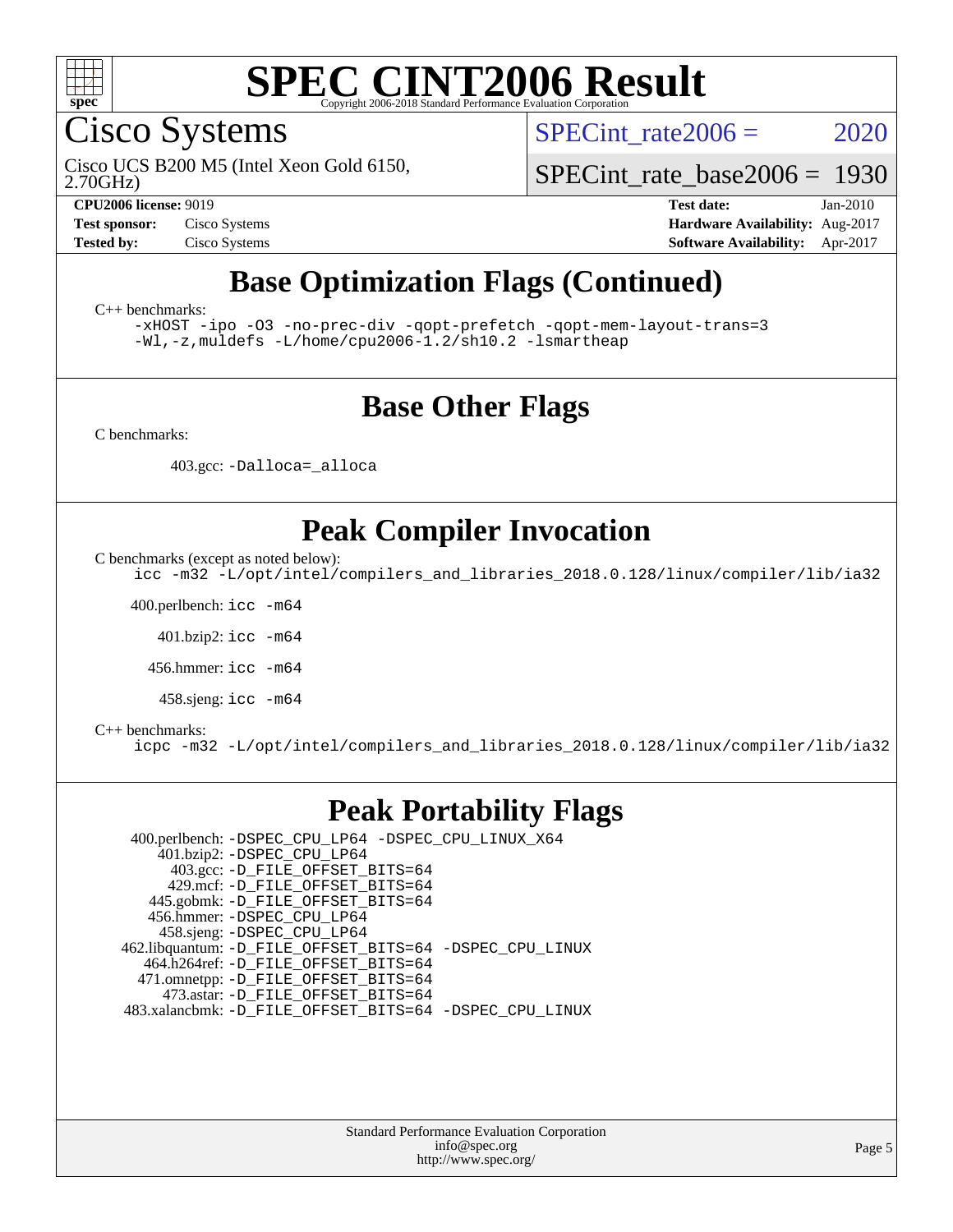

Cisco Systems

SPECint rate $2006 = 2020$ 

2.70GHz) Cisco UCS B200 M5 (Intel Xeon Gold 6150,

[SPECint\\_rate\\_base2006 =](http://www.spec.org/auto/cpu2006/Docs/result-fields.html#SPECintratebase2006) 1930

**[Hardware Availability:](http://www.spec.org/auto/cpu2006/Docs/result-fields.html#HardwareAvailability)** Aug-2017

**[CPU2006 license:](http://www.spec.org/auto/cpu2006/Docs/result-fields.html#CPU2006license)** 9019 **[Test date:](http://www.spec.org/auto/cpu2006/Docs/result-fields.html#Testdate)** Jan-2010

| <b>Test sponsor:</b> | Cisco Systems |
|----------------------|---------------|
| <b>Tested by:</b>    | Cisco Systems |

#### **[Software Availability:](http://www.spec.org/auto/cpu2006/Docs/result-fields.html#SoftwareAvailability)** Apr-2017 **[Peak Optimization Flags](http://www.spec.org/auto/cpu2006/Docs/result-fields.html#PeakOptimizationFlags)**

[C benchmarks](http://www.spec.org/auto/cpu2006/Docs/result-fields.html#Cbenchmarks):

 400.perlbench: [-prof-gen](http://www.spec.org/cpu2006/results/res2017q4/cpu2006-20170919-50228.flags.html#user_peakPASS1_CFLAGSPASS1_LDCFLAGS400_perlbench_prof_gen_e43856698f6ca7b7e442dfd80e94a8fc)(pass 1) [-prof-use](http://www.spec.org/cpu2006/results/res2017q4/cpu2006-20170919-50228.flags.html#user_peakPASS2_CFLAGSPASS2_LDCFLAGS400_perlbench_prof_use_bccf7792157ff70d64e32fe3e1250b55)(pass 2) [-xHOST](http://www.spec.org/cpu2006/results/res2017q4/cpu2006-20170919-50228.flags.html#user_peakPASS2_CFLAGSPASS2_LDCFLAGS400_perlbench_f-xHost_e62ac3e528d1159ebbc7507f5617393f)(pass 2)  $-par-num-threads=1(pass 1) -ipo(pass 2) -O3(pass 2)$  $-par-num-threads=1(pass 1) -ipo(pass 2) -O3(pass 2)$  $-par-num-threads=1(pass 1) -ipo(pass 2) -O3(pass 2)$  $-par-num-threads=1(pass 1) -ipo(pass 2) -O3(pass 2)$  $-par-num-threads=1(pass 1) -ipo(pass 2) -O3(pass 2)$  $-par-num-threads=1(pass 1) -ipo(pass 2) -O3(pass 2)$ [-no-prec-div](http://www.spec.org/cpu2006/results/res2017q4/cpu2006-20170919-50228.flags.html#user_peakPASS2_CFLAGSPASS2_LDCFLAGS400_perlbench_f-no-prec-div)(pass 2) [-auto-ilp32](http://www.spec.org/cpu2006/results/res2017q4/cpu2006-20170919-50228.flags.html#user_peakCOPTIMIZE400_perlbench_f-auto-ilp32) [-qopt-mem-layout-trans=3](http://www.spec.org/cpu2006/results/res2017q4/cpu2006-20170919-50228.flags.html#user_peakCOPTIMIZE400_perlbench_f-qopt-mem-layout-trans_170f5be61cd2cedc9b54468c59262d5d) 401.bzip2: [-prof-gen](http://www.spec.org/cpu2006/results/res2017q4/cpu2006-20170919-50228.flags.html#user_peakPASS1_CFLAGSPASS1_LDCFLAGS401_bzip2_prof_gen_e43856698f6ca7b7e442dfd80e94a8fc)(pass 1) [-prof-use](http://www.spec.org/cpu2006/results/res2017q4/cpu2006-20170919-50228.flags.html#user_peakPASS2_CFLAGSPASS2_LDCFLAGS401_bzip2_prof_use_bccf7792157ff70d64e32fe3e1250b55)(pass 2) [-xHOST](http://www.spec.org/cpu2006/results/res2017q4/cpu2006-20170919-50228.flags.html#user_peakPASS2_CFLAGSPASS2_LDCFLAGS401_bzip2_f-xHost_e62ac3e528d1159ebbc7507f5617393f)(pass 2)  $-par-num-threads=1(pass 1) -ipo(pass 2) -O3(pass 2)$  $-par-num-threads=1(pass 1) -ipo(pass 2) -O3(pass 2)$  $-par-num-threads=1(pass 1) -ipo(pass 2) -O3(pass 2)$  $-par-num-threads=1(pass 1) -ipo(pass 2) -O3(pass 2)$  $-par-num-threads=1(pass 1) -ipo(pass 2) -O3(pass 2)$  $-par-num-threads=1(pass 1) -ipo(pass 2) -O3(pass 2)$ [-no-prec-div](http://www.spec.org/cpu2006/results/res2017q4/cpu2006-20170919-50228.flags.html#user_peakPASS2_CFLAGSPASS2_LDCFLAGS401_bzip2_f-no-prec-div)(pass 2) [-qopt-prefetch](http://www.spec.org/cpu2006/results/res2017q4/cpu2006-20170919-50228.flags.html#user_peakCOPTIMIZE401_bzip2_f-qopt-prefetch) [-auto-ilp32](http://www.spec.org/cpu2006/results/res2017q4/cpu2006-20170919-50228.flags.html#user_peakCOPTIMIZE401_bzip2_f-auto-ilp32) [-qopt-mem-layout-trans=3](http://www.spec.org/cpu2006/results/res2017q4/cpu2006-20170919-50228.flags.html#user_peakCOPTIMIZE401_bzip2_f-qopt-mem-layout-trans_170f5be61cd2cedc9b54468c59262d5d) 403.gcc: [-xHOST](http://www.spec.org/cpu2006/results/res2017q4/cpu2006-20170919-50228.flags.html#user_peakOPTIMIZE403_gcc_f-xHost_e62ac3e528d1159ebbc7507f5617393f) [-ipo](http://www.spec.org/cpu2006/results/res2017q4/cpu2006-20170919-50228.flags.html#user_peakOPTIMIZE403_gcc_f-ipo) [-O3](http://www.spec.org/cpu2006/results/res2017q4/cpu2006-20170919-50228.flags.html#user_peakOPTIMIZE403_gcc_f-O3) [-no-prec-div](http://www.spec.org/cpu2006/results/res2017q4/cpu2006-20170919-50228.flags.html#user_peakOPTIMIZE403_gcc_f-no-prec-div) [-qopt-mem-layout-trans=3](http://www.spec.org/cpu2006/results/res2017q4/cpu2006-20170919-50228.flags.html#user_peakCOPTIMIZE403_gcc_f-qopt-mem-layout-trans_170f5be61cd2cedc9b54468c59262d5d)  $429$ .mcf: basepeak = yes 445.gobmk: [-prof-gen](http://www.spec.org/cpu2006/results/res2017q4/cpu2006-20170919-50228.flags.html#user_peakPASS1_CFLAGSPASS1_LDCFLAGS445_gobmk_prof_gen_e43856698f6ca7b7e442dfd80e94a8fc)(pass 1) [-prof-use](http://www.spec.org/cpu2006/results/res2017q4/cpu2006-20170919-50228.flags.html#user_peakPASS2_CFLAGSPASS2_LDCFLAGSPASS2_LDFLAGS445_gobmk_prof_use_bccf7792157ff70d64e32fe3e1250b55)(pass 2) [-xHOST](http://www.spec.org/cpu2006/results/res2017q4/cpu2006-20170919-50228.flags.html#user_peakPASS2_CFLAGSPASS2_LDCFLAGSPASS2_LDFLAGS445_gobmk_f-xHost_e62ac3e528d1159ebbc7507f5617393f)(pass 2)  $-par-num-threads=1(pass 1) -ipo(pass 2) -O3(pass 2)$  $-par-num-threads=1(pass 1) -ipo(pass 2) -O3(pass 2)$  $-par-num-threads=1(pass 1) -ipo(pass 2) -O3(pass 2)$  $-par-num-threads=1(pass 1) -ipo(pass 2) -O3(pass 2)$  $-par-num-threads=1(pass 1) -ipo(pass 2) -O3(pass 2)$  $-par-num-threads=1(pass 1) -ipo(pass 2) -O3(pass 2)$ [-no-prec-div](http://www.spec.org/cpu2006/results/res2017q4/cpu2006-20170919-50228.flags.html#user_peakPASS2_LDCFLAGS445_gobmk_f-no-prec-div)(pass 2) [-qopt-mem-layout-trans=3](http://www.spec.org/cpu2006/results/res2017q4/cpu2006-20170919-50228.flags.html#user_peakCOPTIMIZE445_gobmk_f-qopt-mem-layout-trans_170f5be61cd2cedc9b54468c59262d5d) 456.hmmer: [-xHOST](http://www.spec.org/cpu2006/results/res2017q4/cpu2006-20170919-50228.flags.html#user_peakOPTIMIZE456_hmmer_f-xHost_e62ac3e528d1159ebbc7507f5617393f) [-ipo](http://www.spec.org/cpu2006/results/res2017q4/cpu2006-20170919-50228.flags.html#user_peakOPTIMIZE456_hmmer_f-ipo) [-O3](http://www.spec.org/cpu2006/results/res2017q4/cpu2006-20170919-50228.flags.html#user_peakOPTIMIZE456_hmmer_f-O3) [-no-prec-div](http://www.spec.org/cpu2006/results/res2017q4/cpu2006-20170919-50228.flags.html#user_peakOPTIMIZE456_hmmer_f-no-prec-div) [-unroll2](http://www.spec.org/cpu2006/results/res2017q4/cpu2006-20170919-50228.flags.html#user_peakCOPTIMIZE456_hmmer_f-unroll_784dae83bebfb236979b41d2422d7ec2) [-auto-ilp32](http://www.spec.org/cpu2006/results/res2017q4/cpu2006-20170919-50228.flags.html#user_peakCOPTIMIZE456_hmmer_f-auto-ilp32) [-qopt-mem-layout-trans=3](http://www.spec.org/cpu2006/results/res2017q4/cpu2006-20170919-50228.flags.html#user_peakCOPTIMIZE456_hmmer_f-qopt-mem-layout-trans_170f5be61cd2cedc9b54468c59262d5d) 458.sjeng: [-prof-gen](http://www.spec.org/cpu2006/results/res2017q4/cpu2006-20170919-50228.flags.html#user_peakPASS1_CFLAGSPASS1_LDCFLAGS458_sjeng_prof_gen_e43856698f6ca7b7e442dfd80e94a8fc)(pass 1) [-prof-use](http://www.spec.org/cpu2006/results/res2017q4/cpu2006-20170919-50228.flags.html#user_peakPASS2_CFLAGSPASS2_LDCFLAGS458_sjeng_prof_use_bccf7792157ff70d64e32fe3e1250b55)(pass 2) [-xHOST](http://www.spec.org/cpu2006/results/res2017q4/cpu2006-20170919-50228.flags.html#user_peakPASS2_CFLAGSPASS2_LDCFLAGS458_sjeng_f-xHost_e62ac3e528d1159ebbc7507f5617393f)(pass 2)  $-par-num-threads=1(pass 1) -ipo(pass 2) -O3(pass 2)$  $-par-num-threads=1(pass 1) -ipo(pass 2) -O3(pass 2)$  $-par-num-threads=1(pass 1) -ipo(pass 2) -O3(pass 2)$  $-par-num-threads=1(pass 1) -ipo(pass 2) -O3(pass 2)$  $-par-num-threads=1(pass 1) -ipo(pass 2) -O3(pass 2)$  $-par-num-threads=1(pass 1) -ipo(pass 2) -O3(pass 2)$ [-no-prec-div](http://www.spec.org/cpu2006/results/res2017q4/cpu2006-20170919-50228.flags.html#user_peakPASS2_CFLAGSPASS2_LDCFLAGS458_sjeng_f-no-prec-div)(pass 2) [-unroll4](http://www.spec.org/cpu2006/results/res2017q4/cpu2006-20170919-50228.flags.html#user_peakCOPTIMIZE458_sjeng_f-unroll_4e5e4ed65b7fd20bdcd365bec371b81f) [-auto-ilp32](http://www.spec.org/cpu2006/results/res2017q4/cpu2006-20170919-50228.flags.html#user_peakCOPTIMIZE458_sjeng_f-auto-ilp32) [-qopt-mem-layout-trans=3](http://www.spec.org/cpu2006/results/res2017q4/cpu2006-20170919-50228.flags.html#user_peakCOPTIMIZE458_sjeng_f-qopt-mem-layout-trans_170f5be61cd2cedc9b54468c59262d5d)  $462$ .libquantum: basepeak = yes 464.h264ref: [-prof-gen](http://www.spec.org/cpu2006/results/res2017q4/cpu2006-20170919-50228.flags.html#user_peakPASS1_CFLAGSPASS1_LDCFLAGS464_h264ref_prof_gen_e43856698f6ca7b7e442dfd80e94a8fc)(pass 1) [-prof-use](http://www.spec.org/cpu2006/results/res2017q4/cpu2006-20170919-50228.flags.html#user_peakPASS2_CFLAGSPASS2_LDCFLAGS464_h264ref_prof_use_bccf7792157ff70d64e32fe3e1250b55)(pass 2) [-xHOST](http://www.spec.org/cpu2006/results/res2017q4/cpu2006-20170919-50228.flags.html#user_peakPASS2_CFLAGSPASS2_LDCFLAGS464_h264ref_f-xHost_e62ac3e528d1159ebbc7507f5617393f)(pass 2)  $-par-num-threads=1(pass 1) -ipo(pass 2) -O3(pass 2)$  $-par-num-threads=1(pass 1) -ipo(pass 2) -O3(pass 2)$  $-par-num-threads=1(pass 1) -ipo(pass 2) -O3(pass 2)$  $-par-num-threads=1(pass 1) -ipo(pass 2) -O3(pass 2)$  $-par-num-threads=1(pass 1) -ipo(pass 2) -O3(pass 2)$  $-par-num-threads=1(pass 1) -ipo(pass 2) -O3(pass 2)$ [-no-prec-div](http://www.spec.org/cpu2006/results/res2017q4/cpu2006-20170919-50228.flags.html#user_peakPASS2_CFLAGSPASS2_LDCFLAGS464_h264ref_f-no-prec-div)(pass 2) [-unroll2](http://www.spec.org/cpu2006/results/res2017q4/cpu2006-20170919-50228.flags.html#user_peakCOPTIMIZE464_h264ref_f-unroll_784dae83bebfb236979b41d2422d7ec2) [-qopt-mem-layout-trans=3](http://www.spec.org/cpu2006/results/res2017q4/cpu2006-20170919-50228.flags.html#user_peakCOPTIMIZE464_h264ref_f-qopt-mem-layout-trans_170f5be61cd2cedc9b54468c59262d5d) [C++ benchmarks:](http://www.spec.org/auto/cpu2006/Docs/result-fields.html#CXXbenchmarks) 471.omnetpp: [-prof-gen](http://www.spec.org/cpu2006/results/res2017q4/cpu2006-20170919-50228.flags.html#user_peakPASS1_CXXFLAGSPASS1_LDCXXFLAGS471_omnetpp_prof_gen_e43856698f6ca7b7e442dfd80e94a8fc)(pass 1) [-prof-use](http://www.spec.org/cpu2006/results/res2017q4/cpu2006-20170919-50228.flags.html#user_peakPASS2_CXXFLAGSPASS2_LDCXXFLAGS471_omnetpp_prof_use_bccf7792157ff70d64e32fe3e1250b55)(pass 2) [-xHOST](http://www.spec.org/cpu2006/results/res2017q4/cpu2006-20170919-50228.flags.html#user_peakPASS2_CXXFLAGSPASS2_LDCXXFLAGS471_omnetpp_f-xHost_e62ac3e528d1159ebbc7507f5617393f)(pass 2)  $-par-num-threads=1(pass 1) -ipo(pass 2) -O3(pass 2)$  $-par-num-threads=1(pass 1) -ipo(pass 2) -O3(pass 2)$  $-par-num-threads=1(pass 1) -ipo(pass 2) -O3(pass 2)$  $-par-num-threads=1(pass 1) -ipo(pass 2) -O3(pass 2)$  $-par-num-threads=1(pass 1) -ipo(pass 2) -O3(pass 2)$  $-par-num-threads=1(pass 1) -ipo(pass 2) -O3(pass 2)$ [-no-prec-div](http://www.spec.org/cpu2006/results/res2017q4/cpu2006-20170919-50228.flags.html#user_peakPASS2_CXXFLAGSPASS2_LDCXXFLAGS471_omnetpp_f-no-prec-div)(pass 2) [-qopt-ra-region-strategy=block](http://www.spec.org/cpu2006/results/res2017q4/cpu2006-20170919-50228.flags.html#user_peakCXXOPTIMIZE471_omnetpp_f-qopt-ra-region-strategy_430aa8f7c220cbde92ae827fa8d9be32)  [-qopt-mem-layout-trans=3](http://www.spec.org/cpu2006/results/res2017q4/cpu2006-20170919-50228.flags.html#user_peakCXXOPTIMIZE471_omnetpp_f-qopt-mem-layout-trans_170f5be61cd2cedc9b54468c59262d5d) [-Wl,-z,muldefs](http://www.spec.org/cpu2006/results/res2017q4/cpu2006-20170919-50228.flags.html#user_peakEXTRA_LDFLAGS471_omnetpp_link_force_multiple1_74079c344b956b9658436fd1b6dd3a8a) [-L/home/cpu2006-1.2/sh10.2 -lsmartheap](http://www.spec.org/cpu2006/results/res2017q4/cpu2006-20170919-50228.flags.html#user_peakEXTRA_LIBS471_omnetpp_SmartHeap_5706a66a2f6a219cbb238ac92a73101d)  $473$ .astar: basepeak = yes  $483.xalanchmk: basepeak = yes$